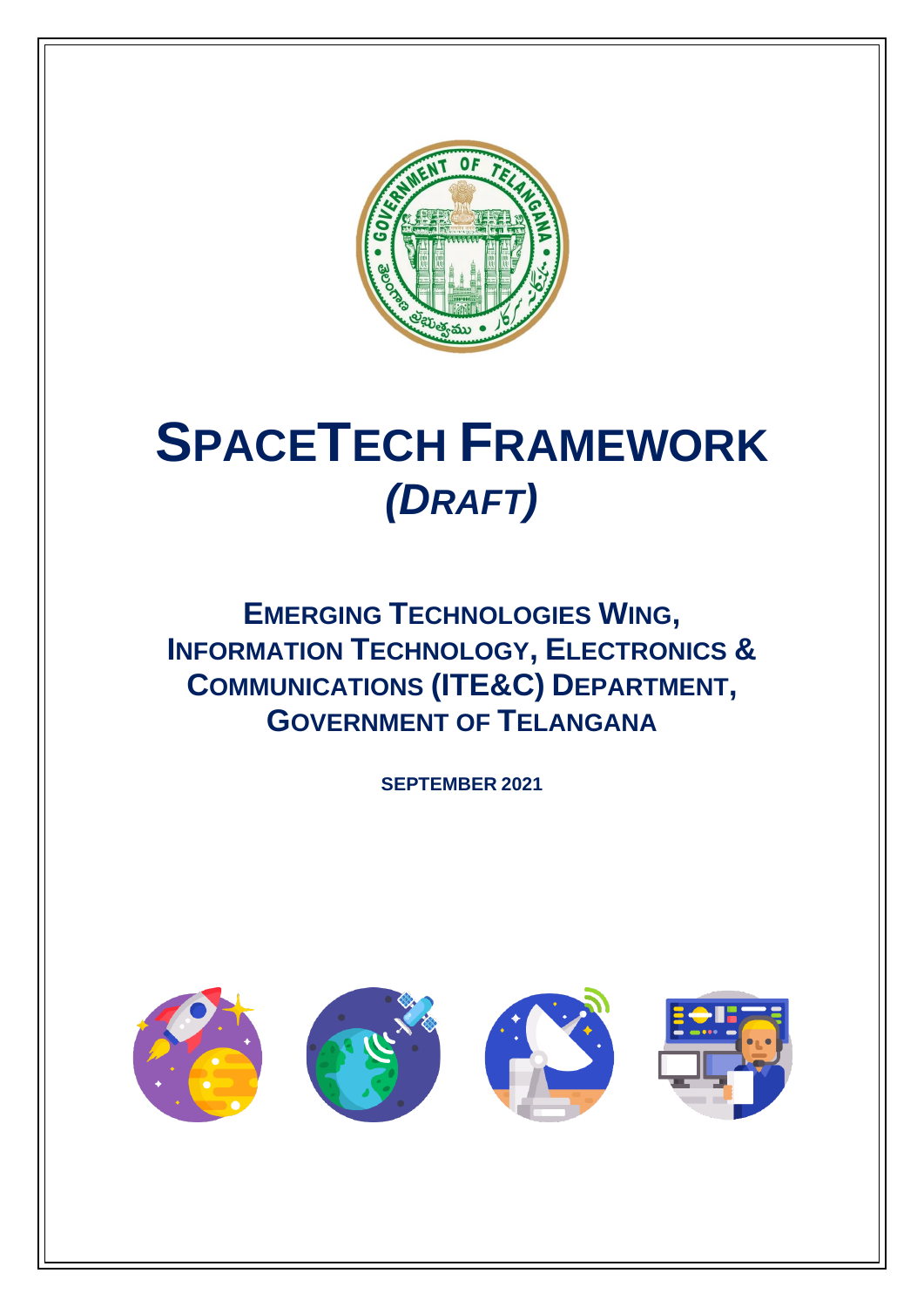

### **NOTICE**

This a draft policy framework that has been formulated by the Emerging Technologies Wing of ITE&C Department, Government of Telangana, in consultation with the industry and academia. The draft framework seeks to provide for consideration and discussion, a policy framework that will support private sector's participation in the space economy.

Comments/suggestions on this draft framework are hereby invited from stakeholders. The last day for sharing the same is 25<sup>th</sup> October. The comments can be submitted at the following online form: <https://forms.gle/PikAGqNN5HQHGzzn6> or may email to *osd\_itc@telangana.gov.in* with a copy to *consultant-itc@telangana.gov.in* with the subject 'Comments on Telangana's SpaceTech Framework'.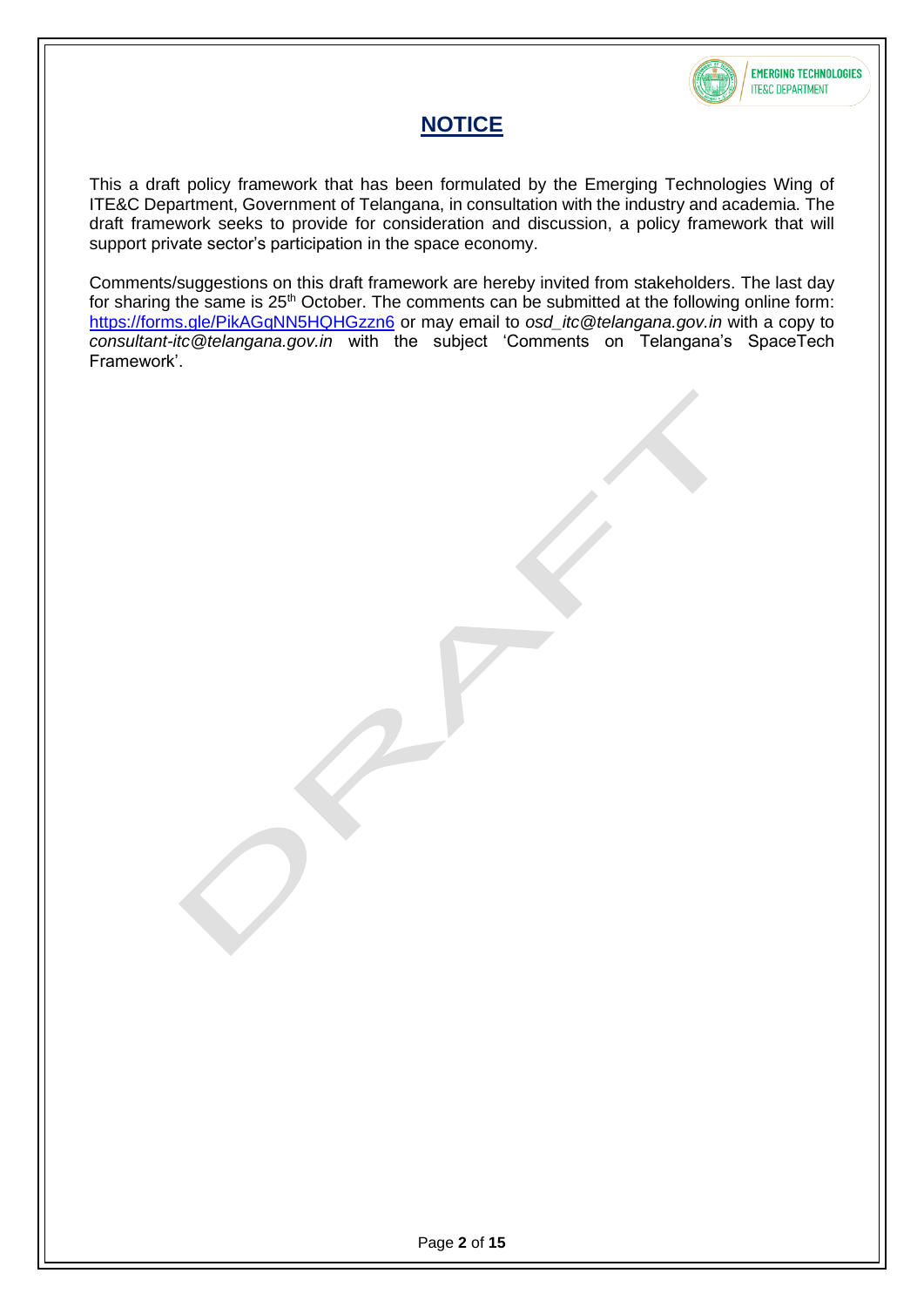

## **INDEX**

| Preface                                              | 4  |
|------------------------------------------------------|----|
| Vision                                               | 5  |
| SpaceTech Framework                                  | 6  |
| <b>Key Pillars</b>                                   |    |
| <b>Enabling Access to Infrastructure</b><br>1.       |    |
| <b>Business Facilitation and Collaboration</b><br>2. | 10 |
| <b>Skill Development &amp; Training</b><br>3.        | 12 |
| <b>Promoting Research &amp; Innovation</b><br>4.     | 14 |
|                                                      |    |
|                                                      |    |
|                                                      |    |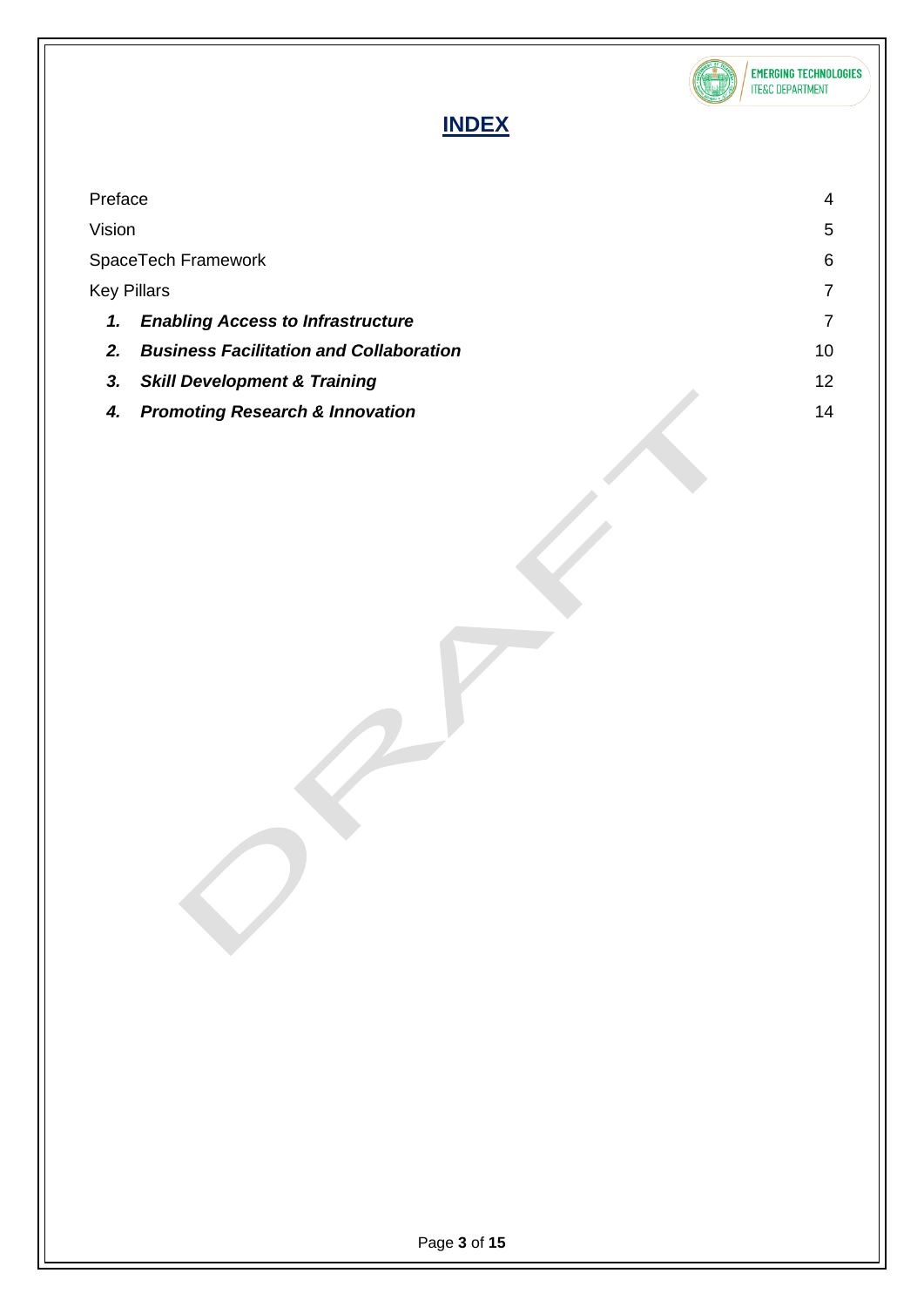

## **Preface**

<span id="page-3-0"></span>**Space Technology has evolved beyond curious explorations to solving real-life problems on earth. It plays an increasingly pivotal role in the efficient functioning of modern societies and their economic development. Space holds the power to unlock highly impactful solutions at scale and directly impact the lives of billions of humans.**

SpaceTech offers new means to address global challenges and encompasses satellites, space stations, ground stations, monitoring and tracking centres, downstream analytics and AI, software, etc. Satellites offer a cost-effective way to build capacity for earth observation, communication and navigation services even in the remotest of locations. Satellite-based earth observation data is essential, reliable and accurate and its effective use can support data-driven decisions for businesses and governments.

The satellites can be used to enable high-speed connectivity for the underserved and otherwise non-economically viable geographies. The satellite data can be effectively used in the implementation of action plans for intelligent agriculture, managing land & water resources, developing urban & rural infrastructure, monitoring weather & climate, protecting the environment including disaster risk reduction and more.

Globally, the space industry was valued at USD 360 Bn in 2018 and is expected to grow to USD 558 Bn by 2026 and USD ~1 Trillion by 2040. Currently, India occupies a meagre 2% or USD 7 Bn of this market value and that is despite Indian Space Research Organization (ISRO) being one of the leading space agencies globally with projects such as Mars Orbiter Mission (MOM) and Indian Regional Navigation Satellite System (NavIC). A possible reason is that traditionally ISRO has carried out the critical value addition activities in-house and the private industry's contribution to the Indian space sector has been mostly limited to subcontracting by ISRO. Hence, Indian private players have lacked end-to-end capabilities in SpaceTech compared to other global leaders.

There is now a national impetus to accelerate the private industry's contribution in the Indian space sector with the release of SpaceCom Policy 2020, Space RS Policy 2020, Geospatial Policy 2021, etc. and the establishment of agencies like NewSpace India Ltd (NSIL) and Indian National Space Promotion and Authorisation Centre (IN–SPACe). Further, the Department of Space (DOS) has also indicated that a comprehensive Space Act and various other policies such as for launch vehicles and space exploration policy are also in the pipeline.

Hyderabad, the capital city of Telangana, is uniquely positioned to become a hub for space related activities owing to synergies with the existing Aerospace and Defence ecosystem and its global supply chain. The availability of infrastructure such as 4 dedicated aerospace parks, 2 hardware parks and 50 general engineering parks, T-Works - India's largest prototyping center shall streamline the manufacturing and time to market. The presence of national facilities like National Remote Sensing Centre (NRSC), International Advanced Research Centre for Powder Metallurgy and New Materials (ARCI), etc. shall further boost collaborative development efforts.

Telangana is already a leader in SpaceTech with the existing presence of global companies, midsize and startups in the sector. This is evident as the state produced 30% of parts for the Mars Orbiter Mission. Hence, the state shall leverage its innovation ecosystem to provide holistic support to the industry and be key to the national growth of the SpaceTech industry.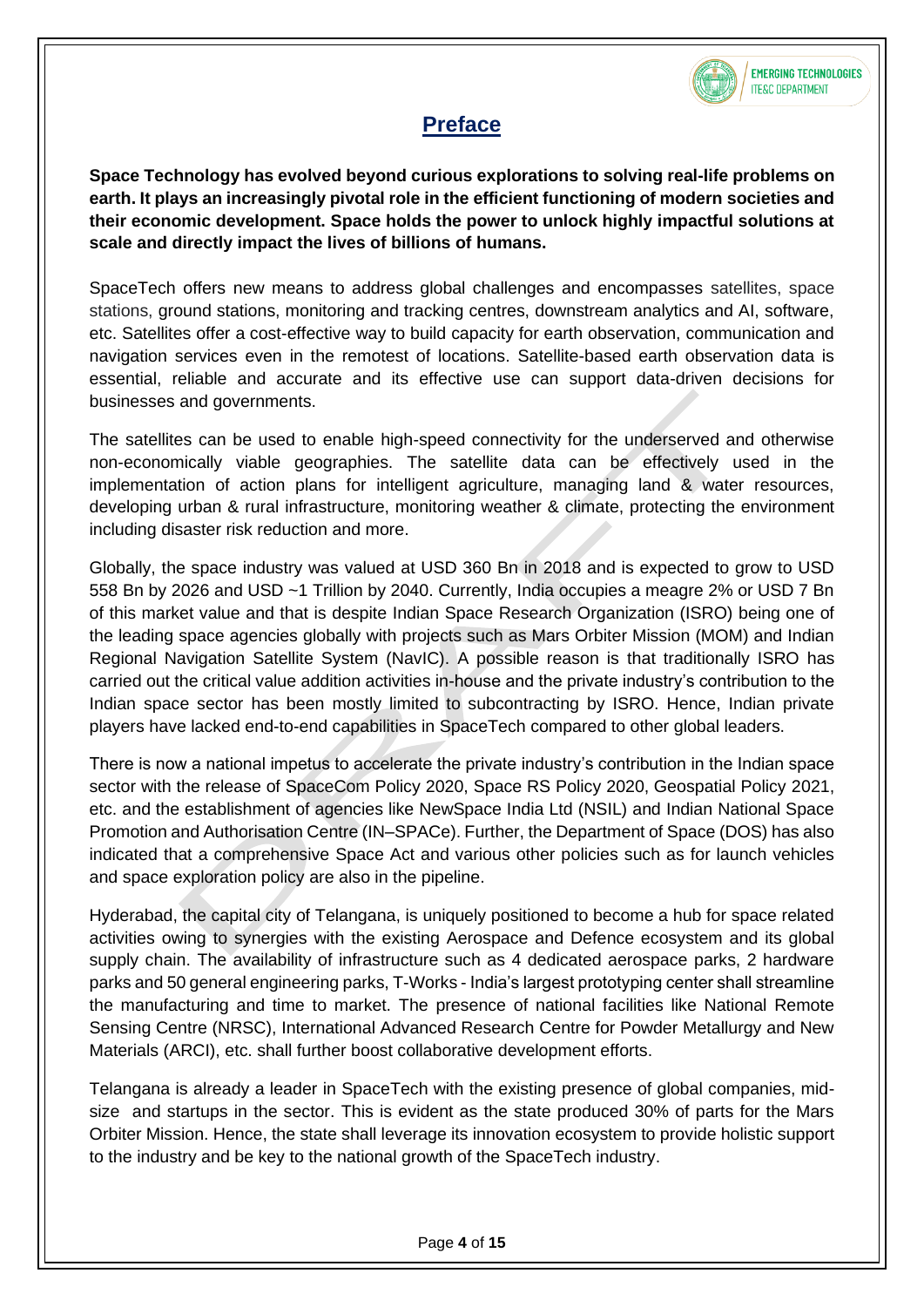

## **Vision**

<span id="page-4-0"></span>The Government of Telangana has been one of the frontrunners in adopting emerging technologies and has taken up several initiatives to develop a conducive ecosystem for the industry in the State. It recognizes the potential of space technology and its applications for the socio-economic development of the state and the nation. In line with the ongoing efforts of Department of Science and Technology (DST), Department of Space (DoS) and Indian Space Research Agency (ISRO) to encourage private sector's participation in SpaceTech, the Telangana state envisions to:

*Establish Telangana as a globally recognized one-stop destination in Space Technology.* The Telangana state is keen on ensuring that it becomes an end-to-end manufacturing hub from design to testing and launch as the private industry builds system-level integration capacity. The downstream applications of the space technology shall be leveraged to directly impact citizen's life with agricultural studies, disaster management, weather forecasting among others. The technology shall be promoted across all areas such as scientific research, mapping and surveying, environmental monitoring, natural resources management, geological and oceanographic studies, and more. The direct multiplier effect resulting from the growth of the industry shall boost the economic output of associated industries such as manufacturing, telecom, insurance, among others. This policy aims to achieve the following objectives:

## **Policy Objectives**



Become a global technology hub for SpaceTech



Boost space-related manufacturing and become a preferred destination

*Figure 1: Policy Objectives*



Foster and support business and entrepreneurship in SpaceTech



Become the preferred testbed for remote sensing applications especially for socioeconomic development



Attract global investments and partners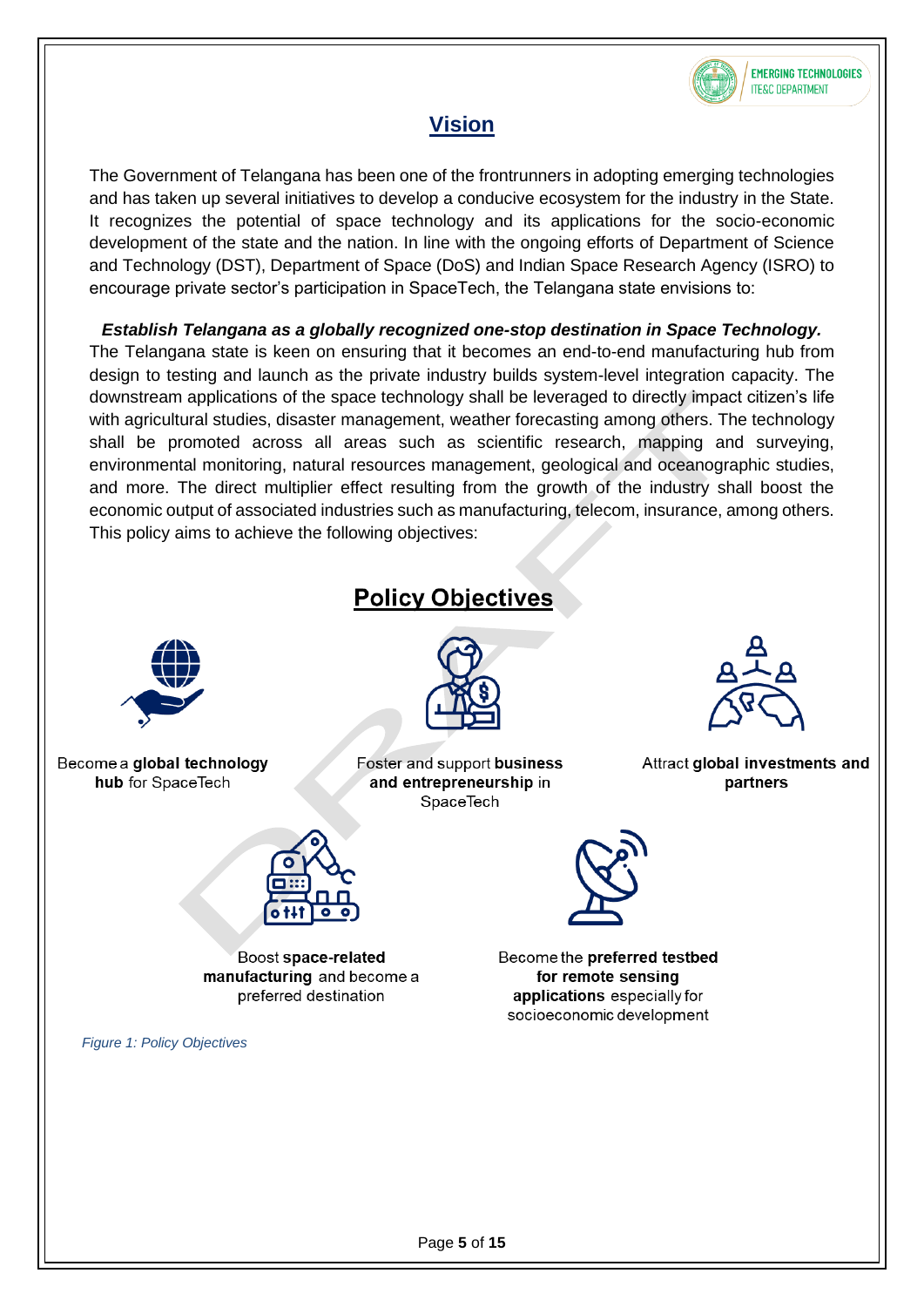

## **SpaceTech Framework**

<span id="page-5-0"></span>In an effort to achieve the above discussed objectives and position Telangana as the primary hub for all space-related activities, the government has consulted various stakeholders from industry, academia, national agencies, startups and other domain experts to come up with the state's strategy which is summarized in the following framework:



<span id="page-5-1"></span>*Figure 2: Framework Overview*

Since outer space is governed by international laws and requires globally collaborative efforts, it is understood that the nation as a whole shall have to play a role for India's journey towards emerging as the leader in the global space sector. But Telangana as a state shall play a role of the facilitator and endeavour to develop a conducive ecosystem such that it becomes a go-to place for all new as well as existing startups or corporates in the sector. In order to fulfil its vision, the state shall set up a separate body which shall be a separate body to accelerate the state's vision by spearheading all initiatives and act as the central agency for all the stakeholders. This separate body shall be responsible for the implementation of this framework and the identified pillars. It shall be supported by the state's innovation ecosystem comprising T-Hub and WeHub (women focused) to support the startups; T-Works as the upcoming India's largest prototyping facility, Telangana Academy for Skill and Knowledge (TASK) for training the workforce; Telangana State Innovation Cell (TSIC) for fostering innovation at grassroots level, and RICH (Research and Innovation Circle of Hyderabad) for facilitating the process of taking research to market.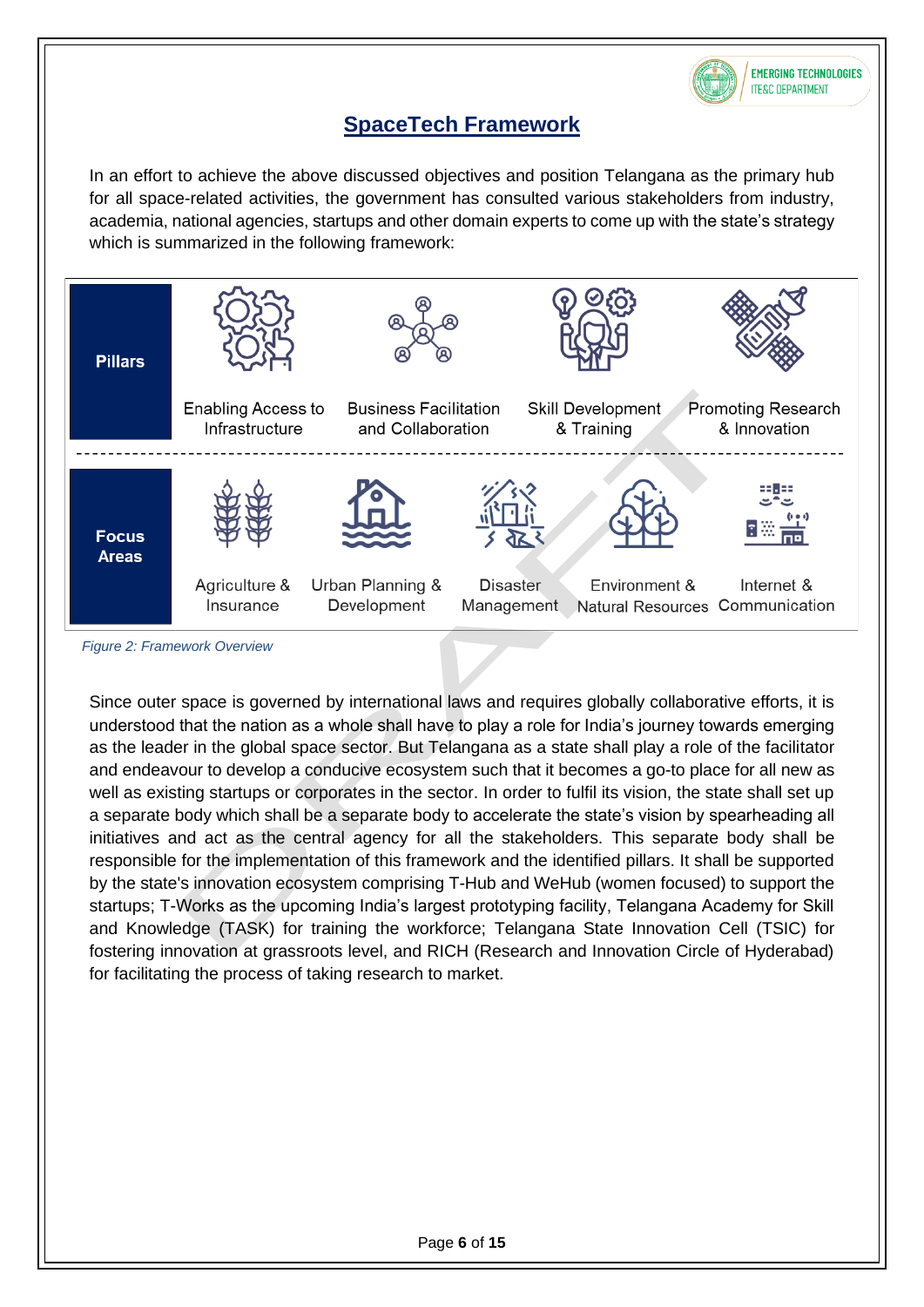

## **Key Pillars**

## <span id="page-6-1"></span><span id="page-6-0"></span>*1. Enabling Access to Infrastructure*

Telangana based entities were responsible for 30% of the parts for the much applauded ISRO's Mars Orbiter Mission (MOM). The state is also leading the way in supporting downstream service providers to build and test solutions such as for agriculture. To further establish Telangana as the go-to location for activities across the space market's value chain, requisite infrastructure is a necessity and the state endeavors to facilitate the same.



*Figure 3: Space Technology Market Value Chain*

#### **1.1. Procurement and Development of Materials**

Manufacturing of satellites and launchers utilizes various materials that at times requires very specific characteristics or relies on proprietary materials. To support the industry in this procurement process, state agencies like T-Works shall leverage their network of suppliers for the best possible outcome. Further, to reduce the dependencies on imports, the state government shall partner with institutions such as Hyderabad based ARCI (autonomous R&D centre of DST, Govt. of India) to undertake material research, standardization and development efforts in partnership with the SpaceTech industry.

#### **1.2. Rapid Prototyping**

Under the state government's initiative T-Works, India's largest prototyping facility in Hyderabad, and in partnership with various CoEs and academic/research institutions in the state, a pay-per-use model shall be established to allow access to fabrication and testing equipment along with required skilled labour to enable prototyping of various satellite/launch components.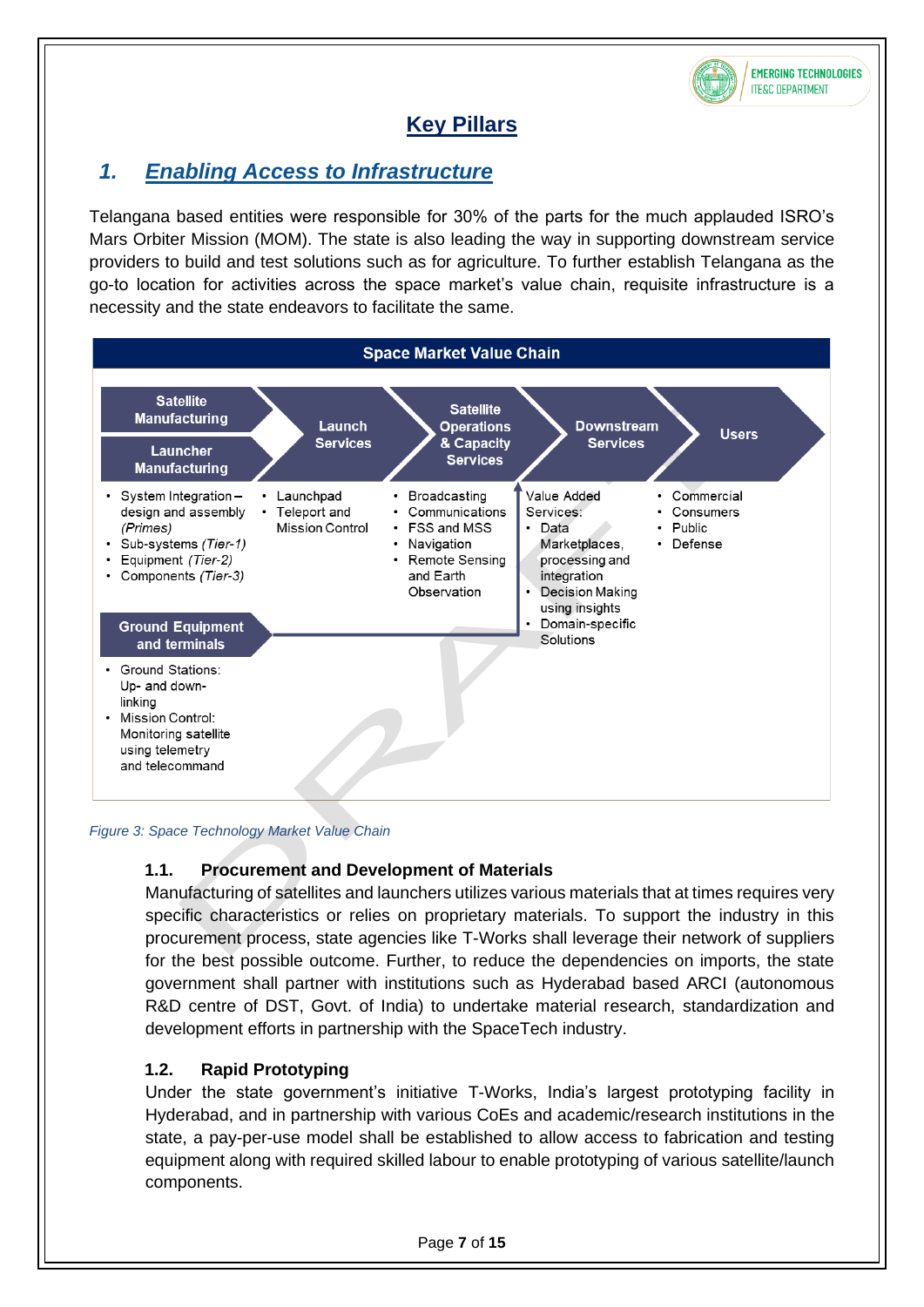

#### **1.3. Public Private Partnerships**

The state government has identified two areas that require shared infrastructure to support the rapid growth of the sector: Small satellite manufacturing units and state-of-the-art assembly, integration and testing (AIT) facilities. The former is the primary focus as the small size LEO satellites are increasingly becoming mainstream and bear low-risk compared to larger projects. The state government is willing to engage in public private partnership with any potential partner to set up such a facility in Telangana, and any decision shall be made on thorough evaluation of the proposals and their value propositions for the ecosystem.

#### **1.4. MSME Connect for Manufacturing**

The component manufacturing is usually led by MSMEs and Telangana has 1,000+ such entities in the synergetic aerospace and defence industry. Telangana's GlobalLinker team already has a platform to support the connect with the state's MSME ecosystem and the same may be leveraged and scaled to support the SpaceTech sector. The manufacturing capabilities already exist in the state and the government would attempt connecting the stakeholders.

#### **1.5. Shared Testing Facilitation**

The satellites and launch vehicles undergo extensive testing. The flight hardware and systems undergo various environmental and operational tests and the requirement is not just for the complete spacecraft, but for each individual part. Currently, there is a huge dependency on ISRO's capabilities to offer testing services but that is not the optimum solution. While certain infrastructure would only be available with ISRO, a set of sector agnostic infrastructure would be available in national, academic and research institutions across the state such as ARCI, NRSC, Electronics Corporation of India Limited (ECIL), Defence Research and Development Organisation (DRDO), and more. The state government shall facilitate and establish a system where under-utilized infrastructure of such institutions, wherever applicable, can be leveraged for testing of SpaceTech systems.

#### **1.6. Land at Competitive Prices**

In order to support Telangana based SpaceTech companies to develop end-to-end capabilities in the state, the government shall provide land at strategic locations where development can be undertaken. The allocation of land parcels may be done in the state's aerospace or other allied parks such that the industry player can leverage the synergies.

#### **1.7. Availability of Additive Manufacturing**

The state government in partnership with MeitY, Govt. of India is establishing the National Centre for Additive Manufacturing (NCAM) in Hyderabad. The center shall be responsible for enabling access to infrastructure and shall procure Additive Manufacturing machines across materials viz. Metal, polymer and carbon fiber. These machines and the support in leveraging the same shall be made available to the SpaceTech companies and thereby support local manufacturing of complex parts.

#### **1.8. Facilitating Data Access**

The Draft National Geospatial Policy 2021 discusses the availability of data in real & near real time data and the standardization of formats so that Geospatial data is available in an interoperable machine readable format. In order to deliver impactful solutions, this data also needs to be integrated with other ground data such as agricultural yield, political boundaries,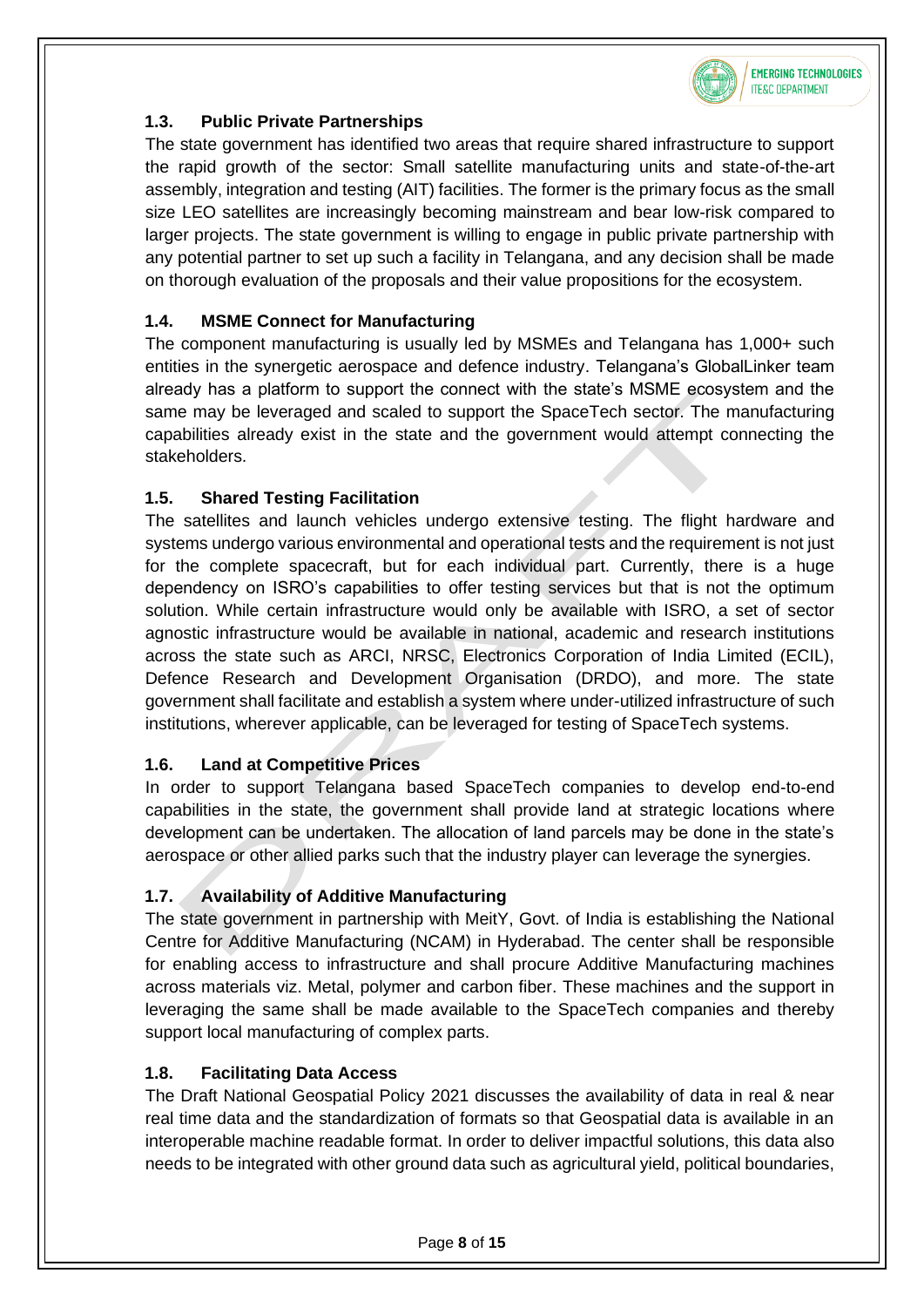

etc. and the same shall be facilitated via Telangana's Open Data Platform. The access of ground truthing data would be abundantly available in the state owing to growth in IoT and Drone ecosystem driven by state's policy frameworks. Further, the state government shall partner with NRSC to address any industry concerns on data access.

#### **1.9. Commercial ground stations**

Ground Stations are used to receive data collected by the satellites and are referred to as Midstream as it connects the upstream and downstream segments. The recent policy reforms have allowed private players to set up commercial ground stations in India, otherwise India entities had to rely on foreign ground infrastructure to commercialize the data. The downstream sector is the largest in terms of market opportunity and the demand from it is rapidly growing and thus driving the entire ecosystem. For Telangana to be a one-stop destination, it shall support the development of any commercial ground stations with strategic land allocations and facilitating approvals.

#### **1.10. Shared R&D Labs**

The SpaceTech industry undertakes cutting edge research that is both time and resource intensive, and at times the output volume may not justify the cost of exclusive infrastructure and facilities. Hence, the state shall engage academic institutions like IITH, IIITH, NITW, etc. such that their existing infrastructure can be made available to the industry on mutually agreeable terms. The partnership may even be further extended to pooling of skilled human resources to jointly undertake and deliver projects by sharing of IP rights or otherwise.

#### **1.11. AI and Data Infrastructure under T-AIM**

Telangana AI Mission (T-AIM) is a Telangana government body established in partnership with NASSCOM to undertake activities under the state's AI Framework. Various innovative applications in the downstream segment employ the use of AI to build solutions that deliver socio-economic impact and are thus also aligned with the state's AI Framework. Hence, all initiatives such as High-Performance AI Computing Facility (HPAIC) shall also be made available to downstream SpaceTech companies.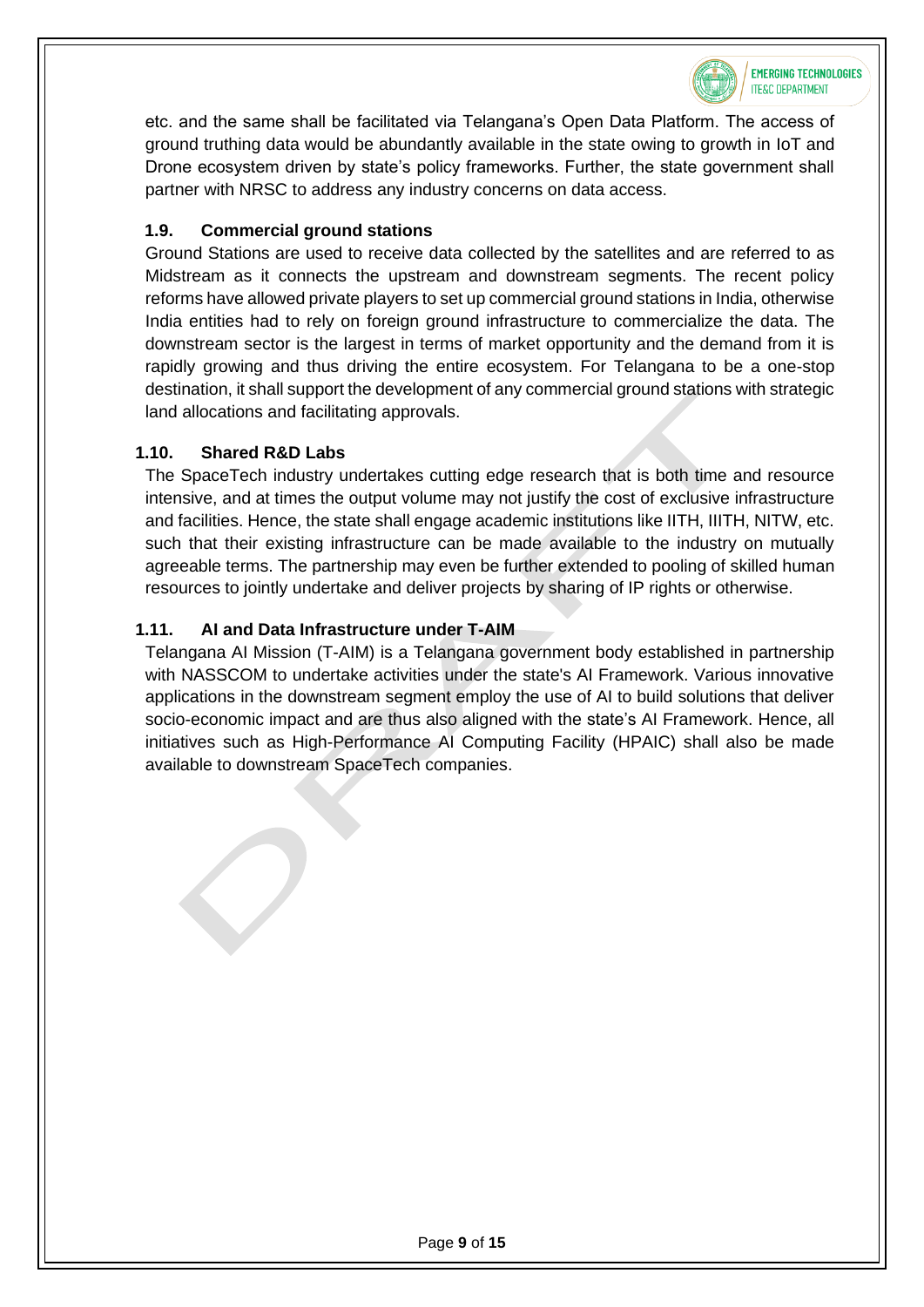

## <span id="page-9-0"></span>*2. Business Facilitation and Collaboration*

The global space industry is growing at a CAGR of 5.6% to reach USD 558 Bn in 2026. Of the USD 360 Bn world market in 2018, India was valued at just USD 7 Bn or ~2% but now the Indian space ecosystem is undergoing several policy reforms to engage private players and attract innovation and investment. It is paramount to nurture the growth in the sector to ensure its rapid growth and hence, the Government of Telangana has identified key support areas to support the industry in achieving the same.

#### **2.1. Investments for Startups**

As part of the state's ICT Policy 2021-26, a fund of INR 1,300 Cr is being set up to support the startups. The SpaceTech startups shall also be considered under this fund and the special body, set up under this framework, will facilitate the process. Further, out of the 1300 Cr cited above, 100 Cr for social-impact startups.

#### **2.2. Incentives**

The SpaceTech companies and startups would be eligible to avail applicable incentives under state's Industrial, Innovation, Electronics and other allied policies. In reference to the Industrial policy, this shall include "tailor-made incentives" for Mega Projects, and consideration of incentives to the entrepreneurs under the T-IDEA (Telangana State Industrial Development and Entrepreneur Advancement) incentive scheme.

#### **2.3. Partnership Facilitation**

In order to efficiently leverage the existing ecosystem in the state, the state government agencies would assist in channelizing the synergies in the ecosystem and enable collaboration amongst companies, startups, manufacturers, SMEs and academia. The state shall facilitate partnerships amongst the national centers, PSUs, state's Aero-defence parks, academic institutions, Foreign or domestic OEMs, Domestic SpaceTech industry and startups, local industry associations, and more. The scope of the partnership may range from material development, manufacturing, testing, research, mentorship, market entry, technology transfer, etc. as required by the market.

#### **2.4. Authorization Facilitation**

The space industry, due to its very nature, requires adherence to regulations and authorizations by the Indian Government. The recent policies by the Department of Science (DST) and Technology and the Department of Space (DOS) have enabled private players to prosper under the frameworks. Alignment with the national goals is essential, and the state shall facilitate Telangana based entities in coordinating with the concerned national institutions and support in the compliance and authorization processes.

#### **2.5. Workshops on Insurance and Financing**

The Indian banking and insurance sector currently have a disconnect with the SpaceTech ecosystem as historically the private participation sector has been relatively low and as a result, there is a lack of understanding of the risks and mitigation measures. SpaceTech, especially the upstream segment (satellites, rockets, etc.), is generally capital-intensive and the business has a very different risk-potential profile compared to more traditional industries. Hence, the state government shall facilitate and organise workshops for the industry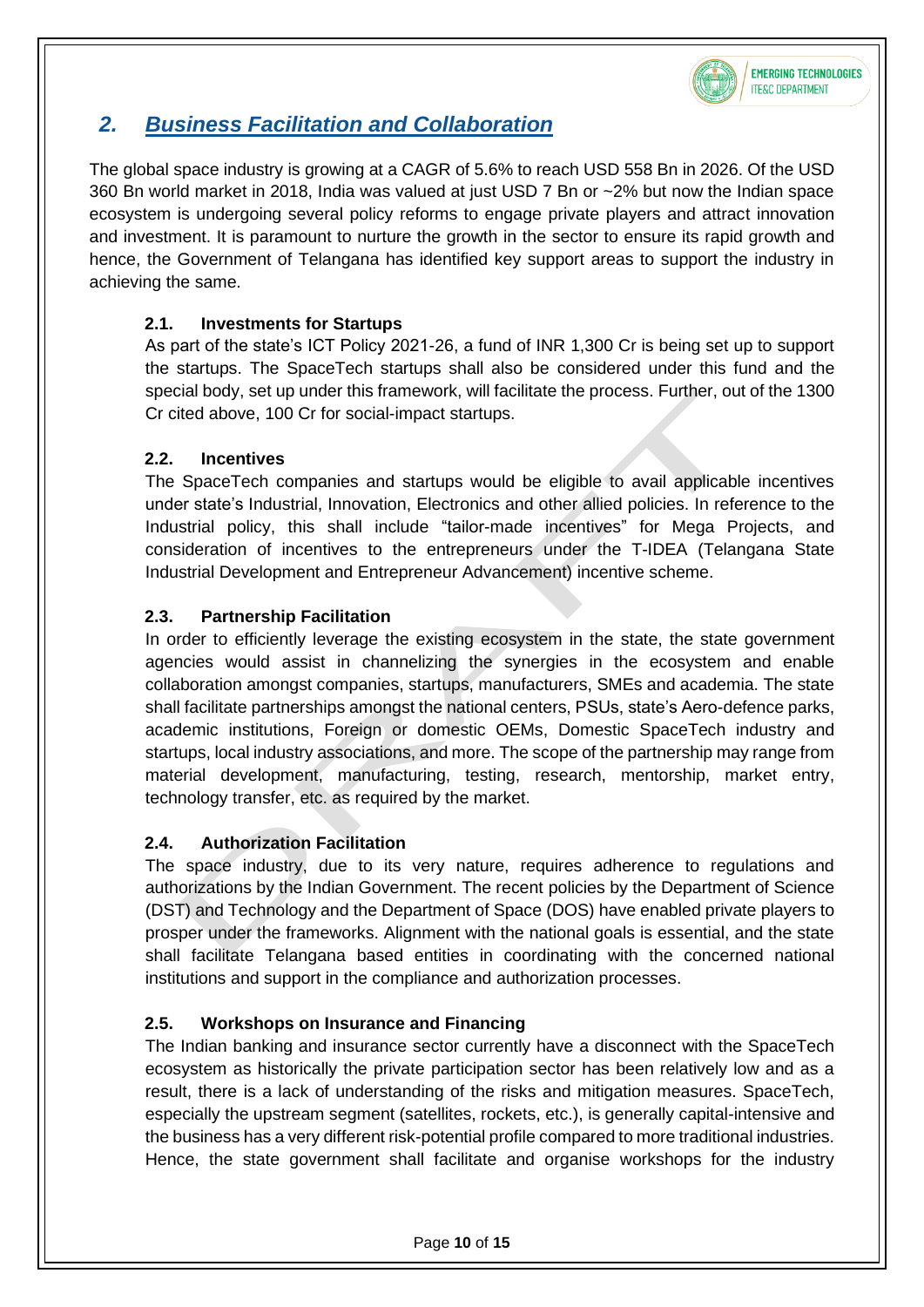

stakeholders and the financial institutions to empower the latter with the required information and knowledge for suitably addressing the needs of the sector.

#### **2.6. International Relations**

While the products and services in SpaceTech are to be developed locally, the true potential of the Indian space sector lies in offering them globally. The Telangana Government shall support the Indian innovators in their international outreach and collaborations by becoming a key partner and facilitating partnerships. It shall also act as a key partner for national organizations and build capacity for international collaborations.

#### **2.7. Legal and Intellectual Property (IP) Advisory**

SpaceTech has always been one of the most advanced technical areas but was largely led by government agencies. It is only in recent years that due to the increase in private and commercial activities, the issues with intellectual properties and legal compliance are becoming prominent. The knowledge of and adherence to both national and international legal framework is required to flourishing in the industry. The Telangana government would support the startups and companies in legal compliance, patent filing, and protecting IPs by providing advisory services in partnership with legal institutions such as NALSAR University of Law and state agencies such as RICH and T-Works.

#### **2.8. Co-Working Space**

Hyderabad is a booming IT hub of the country and is also a centre for aerospace and defence activities. Being located in Telangana's capital shall yield various intangible benefits in terms of partnerships, collaborations and synergetic support. In order to support the establishment of the local presence of the SpaceTech industry, the Telangana government may offer coworking spaces either at its own sites or in partnership with industry, academia, and incubators, at competitive rates.

#### **2.9. SpaceTech Accelerator**

The state government will set up a world class SpaceTech Accelerator Center in partnership with T-Works, RICH, T-Hub and We-Hub to provide the required incubation, infrastructure, authorization support, market insights, investor connect and mentorship support to SpaceTech startups. It will operate in three stages which includes Idea Evaluation, Prototype Development and Commercialization of the market-ready products or services.

#### **2.10. Implementation of Government Projects**

The downstream applications of SpaceTech have the potential to directly impact citizen's life. This is well understood by the government and hence it shall adopt the best solutions in the government and implement them at scale in the identified focus areas mentioned in [Figure 2.](#page-5-1) The government shall actively work with such innovators across all steps of the project lifecycle. Given the expected nature of most such projects, Telangana State Remote Sensing Applications Centre (TRAC) shall actively collaborate with the concerned partners and jointly undertake the projects wherever necessary.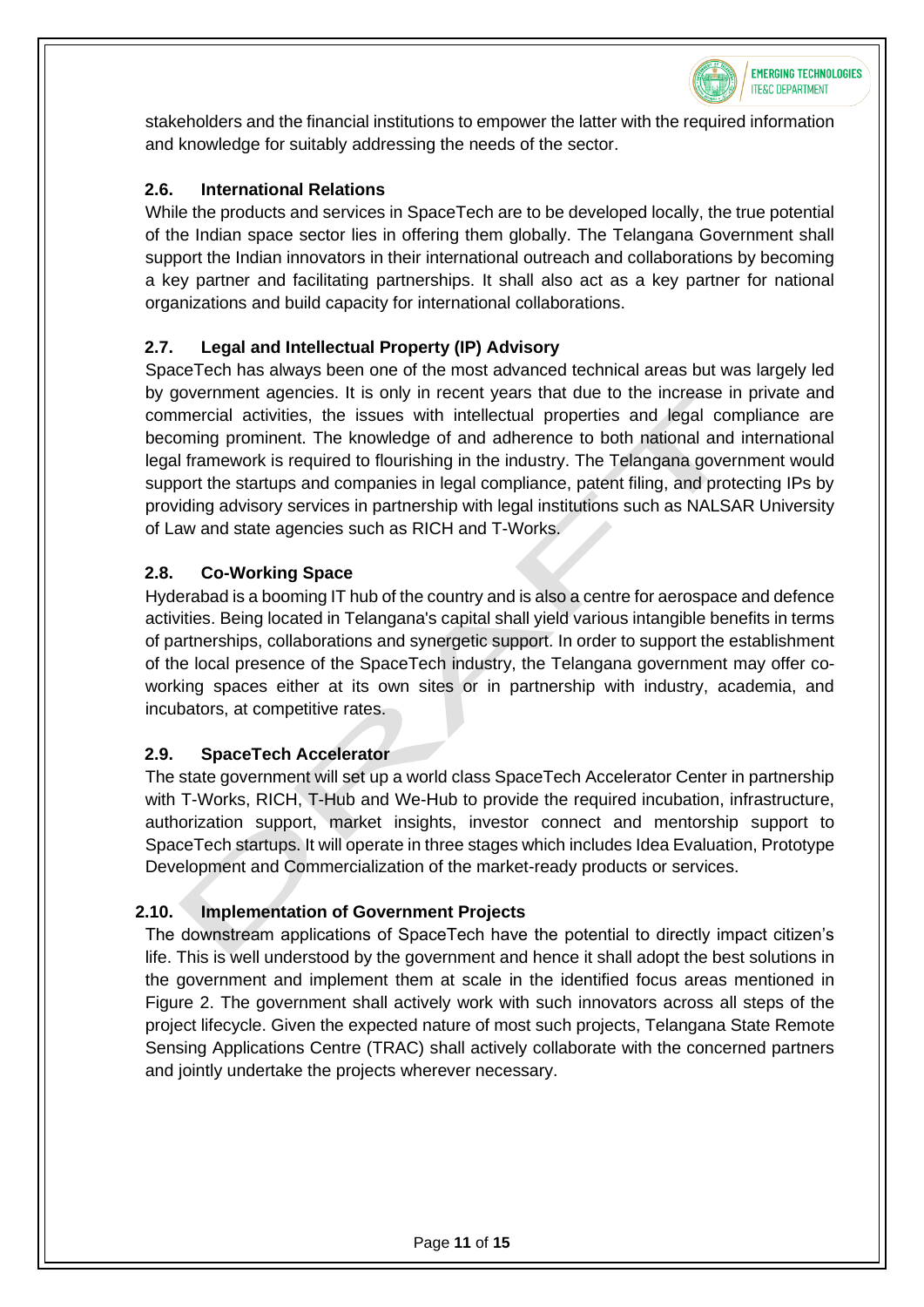

## <span id="page-11-0"></span>*3. Skill Development & Training*

Quality manpower is critical in the SpaceTech sector, esp. in the upstream segment, as there is limited scope for error. In order to establish Telangana as the beacon of private innovation in SpaceTech, attracting and grooming talent is paramount. The bright future of the SpaceTech industry has been unlocked by recent reforms and an associated massive demand for an employable workforce is imminent. Hence, the state government with the Telangana Academy for Skill and Knowledge (TASK) shall undertake initiatives to train the youth in required skill sets.

#### **3.1. Graduate and Postgraduate Programs in SpaceTech**

Space industry is technology intensive and to drive innovation in the space, the participation of highly educated professionals is essential. While various areas of SpaceTech are areas of research across institutes of national importance such as IIIT-H and others, limited institutes have focused programs in the sector. The students have mostly been leveraging the fundamentals learned in allied disciplines such as electrical, mechanical, aerospace, and others. Hence, the state government would collaborate with Telangana based universities to introduce both upstream and downstream focused SpaceTech programs in consultation with Indian Institute of Space Science and Technology (IIST), Indian Institute of Remote Sensing (IIRS), ISRO, and other relevant stakeholders.

#### **3.2. Training Programs**

The state government shall forge partnerships to conduct training programs that shall be driven by industry demand to ensure employability of the trained manpower. These will be offered to school and college students, graduates, etc. based on pre-requisite knowledge required and complexity of the program. The focus would be on fundamental skills required for bottom of the pyramid roles in manufacturing, testing, launch, data processing, etc.

#### **3.3. Space Exploration Labs**

The State would set up Space Exploration Labs across schools in partnership with NITI Aayog's Atal Innovation Mission, the spacetech industry and academic institutions to nurture the foundation of space technology and catch them early and young. The adoption of 100 Atal Tinkering Labs has already been announced by ISRO, and out of the 45 already adopted in Phase-1, 10 labs are situated in Telangana across two districts and will be supported by NRSC. The state shall coordinate the efforts with ISRO to provide hands-on opportunities in the form of mini satellite projects and culminate student's interest in exploring SpaceTech as a career.

#### **3.4. Faculty Development Programs**

The State, in partnership with the industry and academia, would co-develop a curriculum and a training programme for school and college-level teachers. These programmers will focus on skill development for trainers and would be responsible for the standardisation of learning facilities in the State. The trainers would be equipped to train the youth for roles at and below middle level.

#### **3.5. Space Internships**

The State in partnership with startups, local industry and academic research institutes will offer SpaceTech Internships to Telangana's college students. This opportunity will help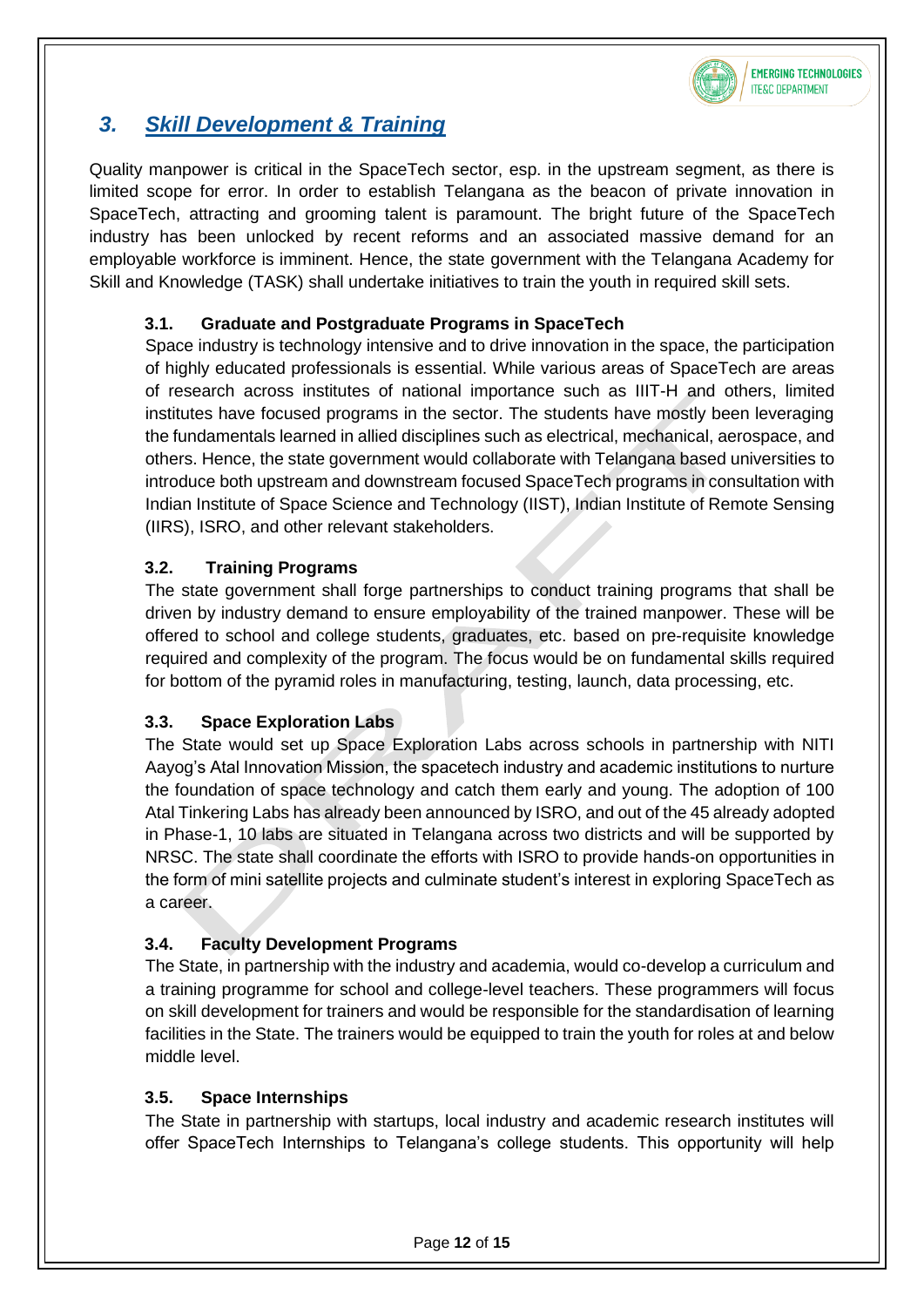

students to undertake applied research programmes under a space scientist, culminate their interest in space science, and hone their skills in SpaceTech.

#### **3.6. Upskilling Programs**

The State will co-develop upskilling programmes for already working professionals and research scientists to learn the new trends in space science and understand the business utility of space technology applications. The training will be focused on the key functionalities of space technology and its applications in various business domains. These newly trained professionals would drive the adoption of downstream space applications across their primary industries.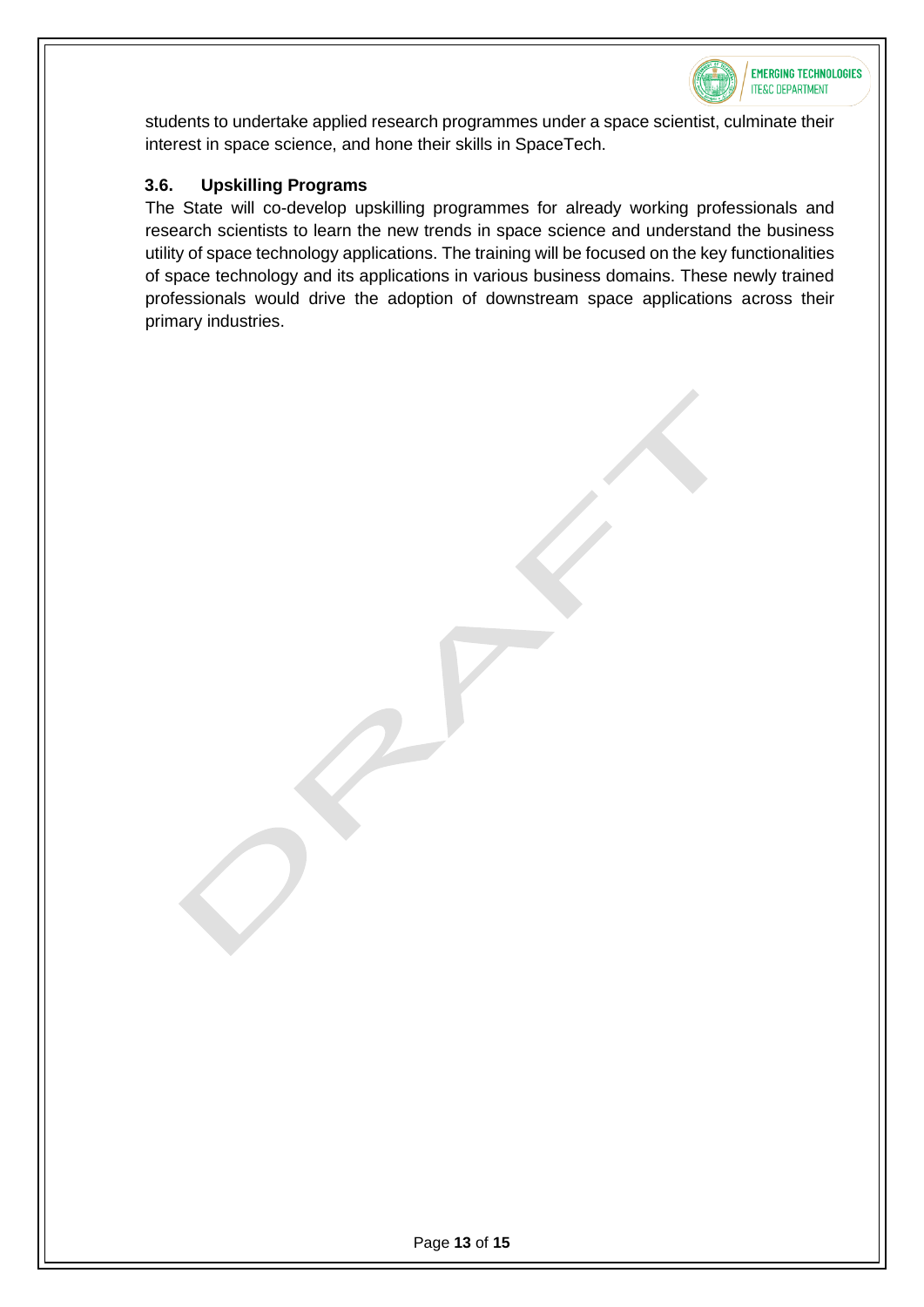

## <span id="page-13-0"></span>*4. Promoting Research & Innovation*

Technology dominance across industries is the key to a nation's growth as apart from domestic applications, it unlocks international opportunities. SpaceTech in particular has witnessed countries race towards establishing their superiority. Research and innovation are the most critical levers to deliver growth in a highly competitive industry and truly unlock the impact that SpaceTech can have on citizens. The state government shall undertake initiatives in this pillar in close collaboration with RICH.

#### **4.1. Space Tech Research Programme**

The State Government will initiate a SpaceTech Research Programme in partnership with the industry, academia, and other government agencies to catalyze the innovation in the state. The Government will also facilitate grants, suitable incentives and infrastructure support to promote research and development to boost space tech innovation.

#### **4.2. Applied Space GovtTech Projects:**

The downstream SpaceTech applications have the potential to directly impact citizen's life and so the government would support pilots and Proof-of-Concepts with the various government departments. The departments shall assist with on-ground implementation, provide mentorship, and closely monitor the deployment to leverage the developed solution across the state/it across these projects, and will leverage the application at the State level.

#### **4.3. SpaceTech Research Fellowship Programme**

The state shall offer Space-Tech Fellowships to students from India and abroad, to work on high end use cases in partnership with government departments, national and international research academic institutions. The fellowships shall focus on both the technical as well as business aspects in order to ignite the spirit of entrepreneurship.

#### **4.4. SpaceTech Innovation Cohorts**

The state would set up SpaceTech innovation cohorts in partnership with industry and in focus areas of the state viz. Agriculture & Insurance, Urban Planning & Flood Modelling, Disaster Management, Forestry & Environment, and Internet & Communication. These cohorts will be carefully mentored by both the SpaceTech and target domain experts across industry, academia and government agencies.

#### **4.5. International Academic Collaborations**

The state shall forge partnerships with prominent academic and research institutions globally to collaborate with Telangana based universities and work towards applied SpaceTech research and innovation. The government shall facilitate joint projects between researchers with both virtual collaborations and active exchange programs.

#### **4.6. SpaceTech Grand Challenges**

With a focus to deliver socio-economic impact that may arise from use of SpaceTech, the State shall identify high impact use-cases and shall conduct grand challenges for the same. This initiative will allow innovators to work towards building applications that can alleviate various problems for the citizens. The best solutions shall be onboarded on the proposed SpaceTech accelerator to build a comprehensive business model, quickly go to market and deploy the solutions at scale.